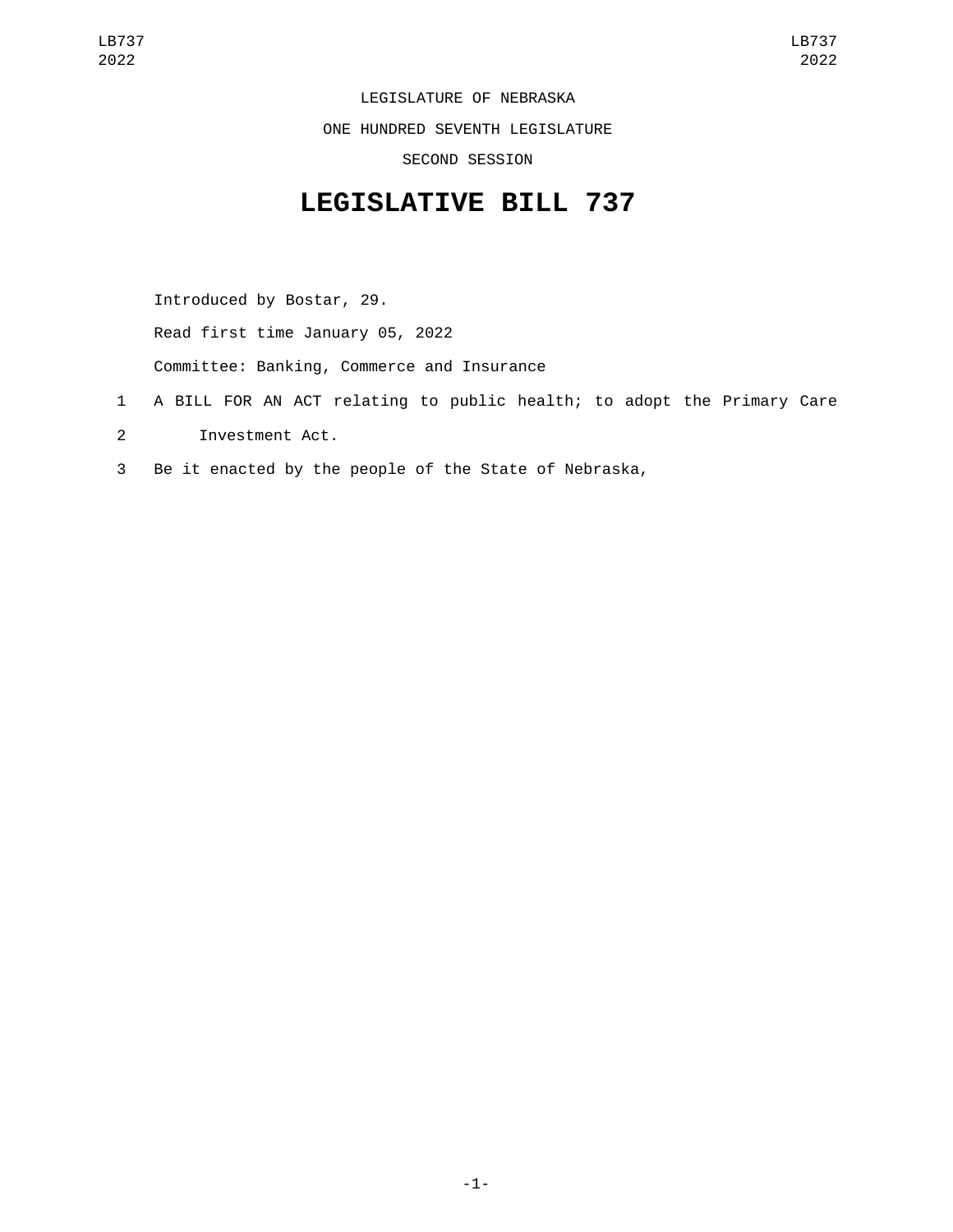| 1  | Sections 1 to 7 of this act shall be known and may be<br>Section 1.       |
|----|---------------------------------------------------------------------------|
| 2  | cited as the Primary Care Investment Act.                                 |
| 3  | On December 27, 2020, the federal Consolidated<br>Sec.<br>2.              |
| 4  | Appropriations Act, 2021, Public Law 116-260, became law. It requires     |
| 5  | group health plans, health insurance issuers, and health insurance plans  |
| 6  | to provide data to the federal government on the total amount of spending |
| 7  | on hospital costs; health care provider and clinical service costs, for   |
| 8  | primary care and specialty care separately; costs for prescription drugs; |
| 9  | and other medical costs, including wellness services. Primary care is     |
| 10 | important to the health of individuals and has been associated with       |
| 11 | better health outcomes at lower costs. The purpose of the Primary Care    |
| 12 | Investment Council is to analyze the data collected by the federal        |
| 13 | government in accordance with the federal Consolidated Appropriations     |
| 14 | Act, 2021, and other data sources, to assist the Legislature in           |
| 15 | understanding:                                                            |
| 16 | (1) The current amount of health care spending on primary care in         |
| 17 | Nebraska from public and private sources;                                 |
| 18 | (2) Barriers to residents of Nebraska accessing primary care;             |
| 19 | (3) Barriers to health payors and medical providers in investing in       |
| 20 | <u>primary care;</u>                                                      |
| 21 | Alternative payment models that deliver high-quality care and<br>(4)      |
| 22 | spend health care dollars more wisely;                                    |
| 23 | (5) The public health benefits for Nebraska residents if the level        |
| 24 | of primary care investment in Nebraska increased;                         |
| 25 | (6) The estimated cost savings for health care consumers as well as       |
| 26 | public and private payors if the level of primary care investment         |
| 27 | increased in Nebraska;                                                    |
| 28 | (7) Nebraska's investment in primary care services relative to other      |
| 29 | states; and                                                               |
| 30 | (8) Health outcomes in Nebraska relative to other states.                 |
| 31 | For the purposes of the Primary Care Investment Council<br>Sec. 3.        |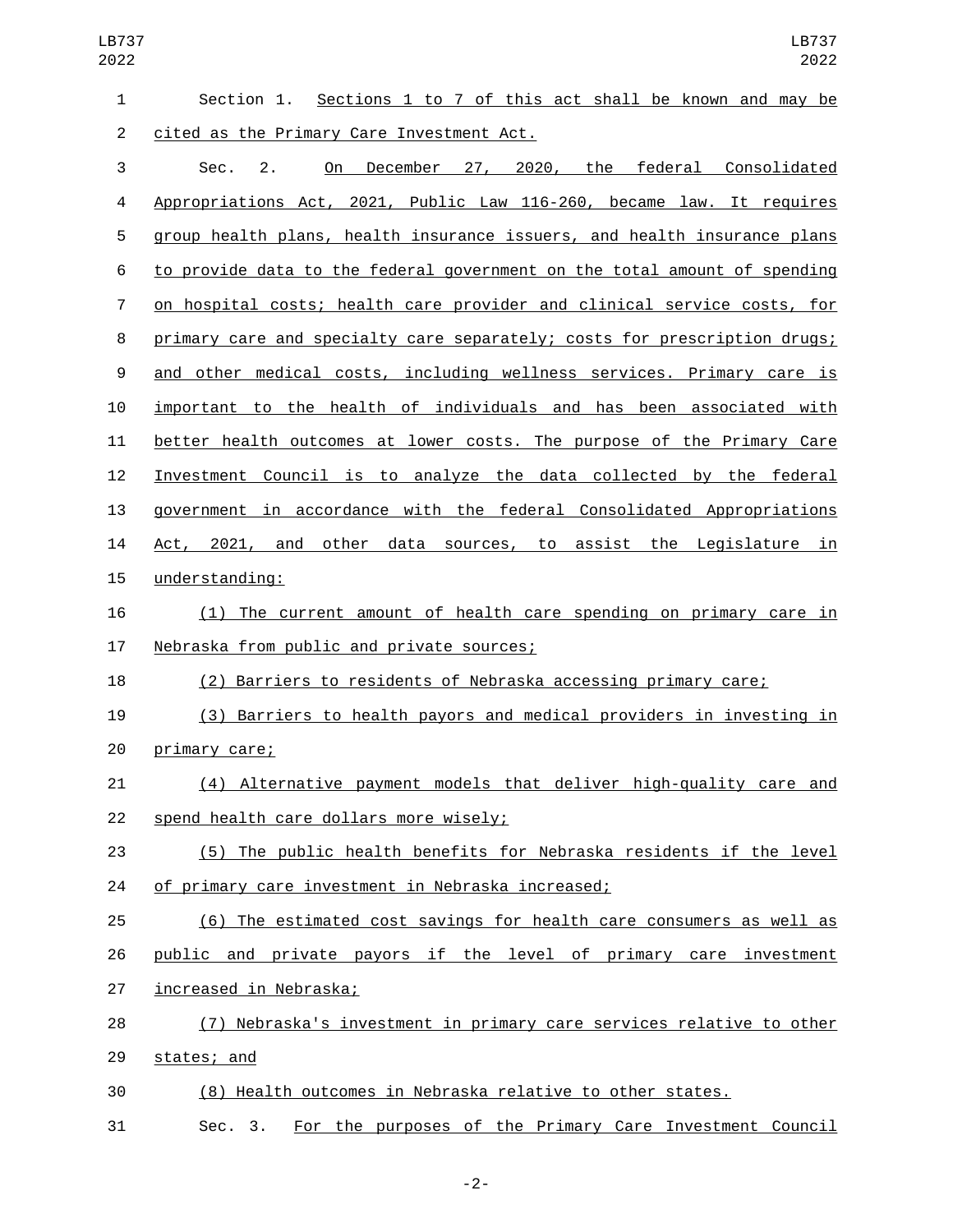| 1              | Act:                                                                     |
|----------------|--------------------------------------------------------------------------|
| $\overline{c}$ | (1) Department means the Department of Insurance; and                    |
| 3              | (2) Primary care physician means a physician licensed under the          |
| 4              | Uniform Credentialing Act and practicing in the area of family medicine, |
| 5              | pediatrics, internal medicine, geriatrics, obstetrics and gynecology, or |
| 6              | general medicine.                                                        |
| 7              | (1) The Primary Care Investment Council is created. The<br>Sec. 4.       |
| 8              | council shall consist of fifteen voting members and two ex officio       |
| 9              | nonvoting members.                                                       |
| 10             | The Primary Care Investment Council shall consist<br>of the<br>(2)       |
| 11             | following voting members:                                                |
| 12             | Three representatives of primary care physicians,<br>(a)<br>one          |
| 13             | representing each congressional district;                                |
| 14             | (b) A representative of behavioral health providers;                     |
| 15             | (c) A representative of hospitals;                                       |
| 16             | (d) A representative of academia with experience in health care          |
| 17             | data;                                                                    |
| 18             | Two other representatives of health providers who are not<br>(e)         |
| 19             | primary care physicians or hospitals;                                    |
| 20             | (f) Three representatives of health insurers, one of which shall be      |
| 21             | a representative of a managed care organization;                         |
| 22             | (g) One representative of large employers that purchase health           |
| 23             | insurance for employees, which representative is not an insurer;         |
| 24             | (h) One representative of small employers that purchase group health     |
| 25             | insurance for employees, which representative is not an insurer;         |
| 26             | (i) One health care consumer advocate who is knowledgeable about the     |
| 27             | private health insurance market; and                                     |
| 28             | (j) A representative of organizations that facilitate health             |
| 29             | information exchange in Nebraska.                                        |
| 30             | (3) The following officials or their designees shall serve as ex         |
|                |                                                                          |

31 officio nonvoting members: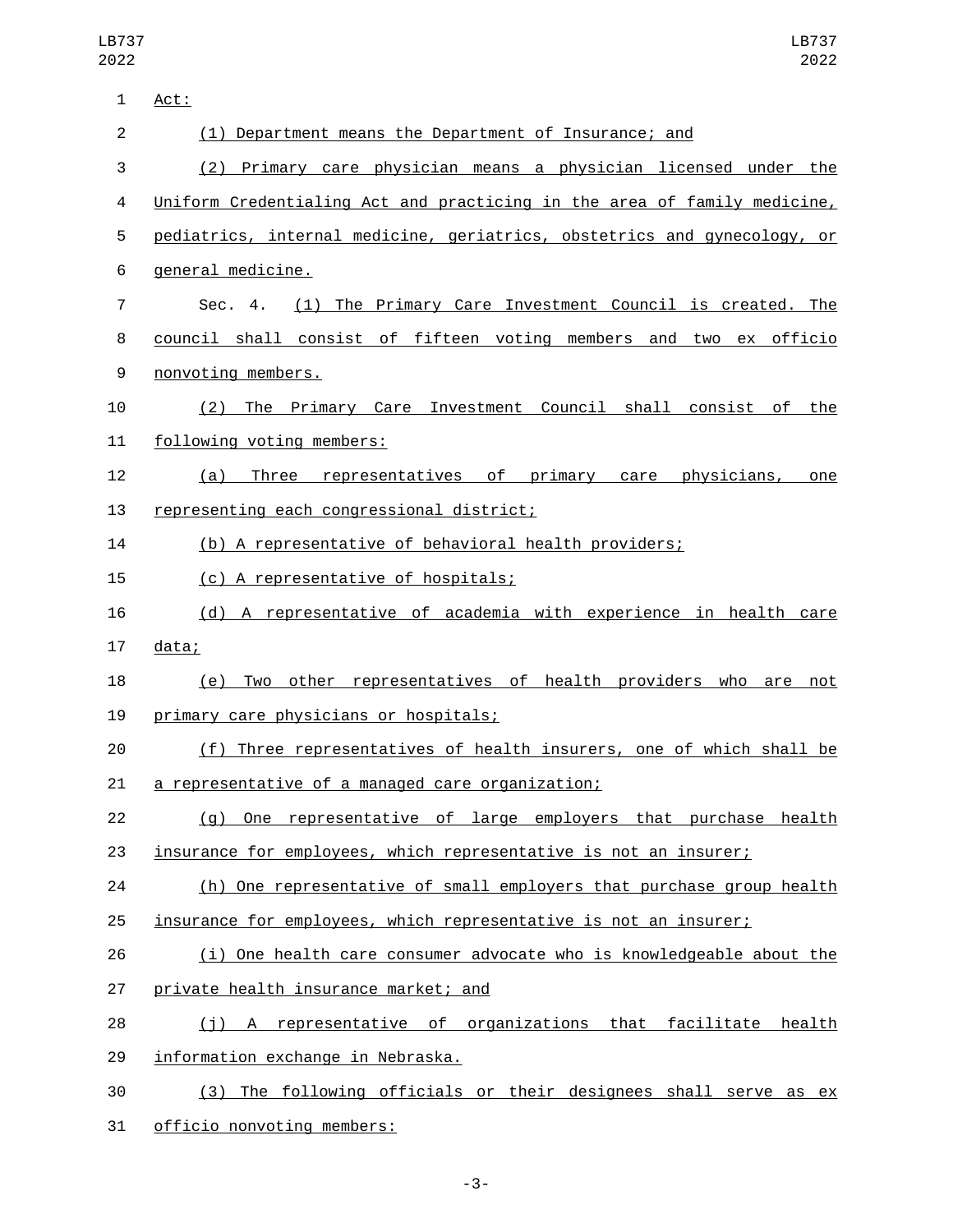| <b>LB737</b><br>2022 | LB737<br>2022                                                             |
|----------------------|---------------------------------------------------------------------------|
| 1                    | (a) The Director of Insurance; and                                        |
| $\overline{c}$       | The Director of Medicaid and Long-Term Care of the Division of<br>(b)     |
| 3                    | Medicaid and Long-Term Care of the Department of Health and<br>Human      |
| 4                    | Services.                                                                 |
| 5                    | The Governor shall appoint the voting members of the council<br>(4)       |
| 6                    | from a slate of nominees nominated by their respective groups. The        |
| 7                    | Governor shall appoint the initial members by October 1, 2022. Any member |
| 8                    | who ceases to meet the requirements for his or her appointment regarding  |
| 9                    | representation or practice shall cease to be a member of the council. The |
| 10                   | Governor may remove a member for good cause shown upon written notice and |
| 11                   | an opportunity to be heard. Any vacancy shall be filled in the same       |
| 12                   | manner as the original appointment.                                       |
| 13                   | (5) The council shall select one of its members to serve as               |
| 14                   | chairperson for a one-year term. The<br>council shall<br>conduct its      |
| 15                   | organizational meeting in October 2022.                                   |
| 16                   | (6) The voting members of the council shall be reimbursed for their       |
| 17                   | actual and necessary expenses as provided in sections 81-1174 to 81-1177. |
| 18                   | department shall provide administrative support for the<br>The<br>(7)     |
| 19                   | council.                                                                  |
| 20                   | (8) The council shall terminate on July 1, 2029.                          |
| 21                   | Sec. 5. The Primary Care Investment Council shall:                        |
| 22                   | (1) Develop an appropriate definition for primary care investment;        |
| 23                   | (2) Measure the current level of primary care investment, measured        |
| 24                   | as a part of overall health care spending, by public and private payors   |
| 25                   | in Nebraska;                                                              |
| 26                   | (3) Conduct a comparison of spending on primary care services and         |
| 27                   | health outcomes in Nebraska with surrounding states and nationally;       |
| 28                   | (4) Develop an appropriate target level of primary care investment        |
| 29                   | by public and private payors in Nebraska;                                 |
| 30                   | (5) Recommend strategies to achieve the target level of primary care      |
| 31                   | investment though alternative payment models;                             |

-4-